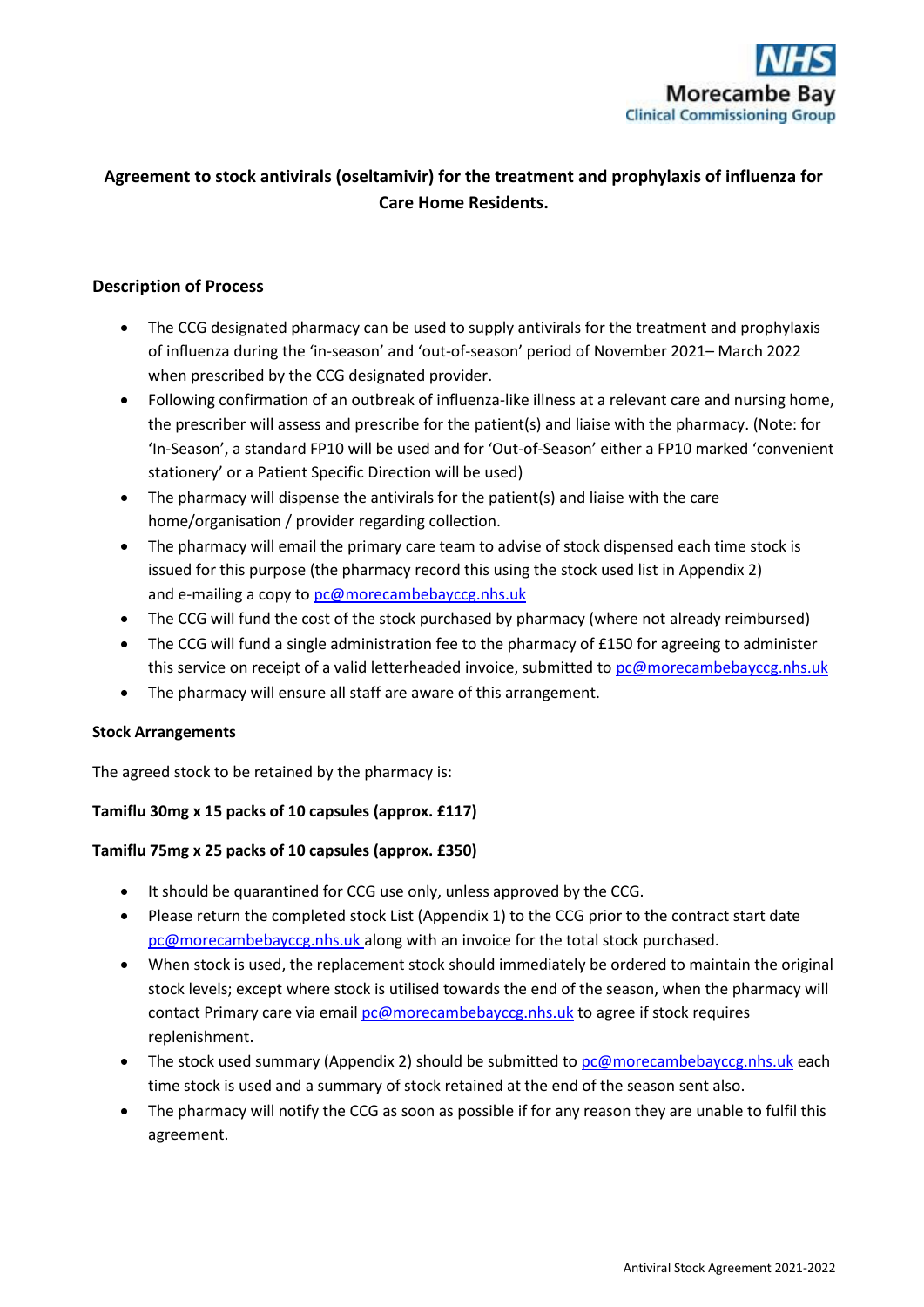

| <b>Pharmacy name</b>          |                         |
|-------------------------------|-------------------------|
| <b>Pharmacy address</b>       |                         |
| <b>Pharmacy telephone:</b>    | <b>Pharmacy fax no:</b> |
| Pharmacy e-mail               |                         |
| <b>Pharmacy opening hours</b> |                         |

**Signature of Pharmacy Manager data and Date:** Date:

*Signature Morecambe Bay CCG*

*Faye Prescott* 

*Medicines Optimisation/ Primary Care Morecambe Bay CCG Moor Lane Mills, Moor Lane, Lancaster, LA1 1QD Tel: 01524 519369*

[pc@morecambebayccg.nhs.uk](mailto:pc@morecambebayccg.nhs.uk)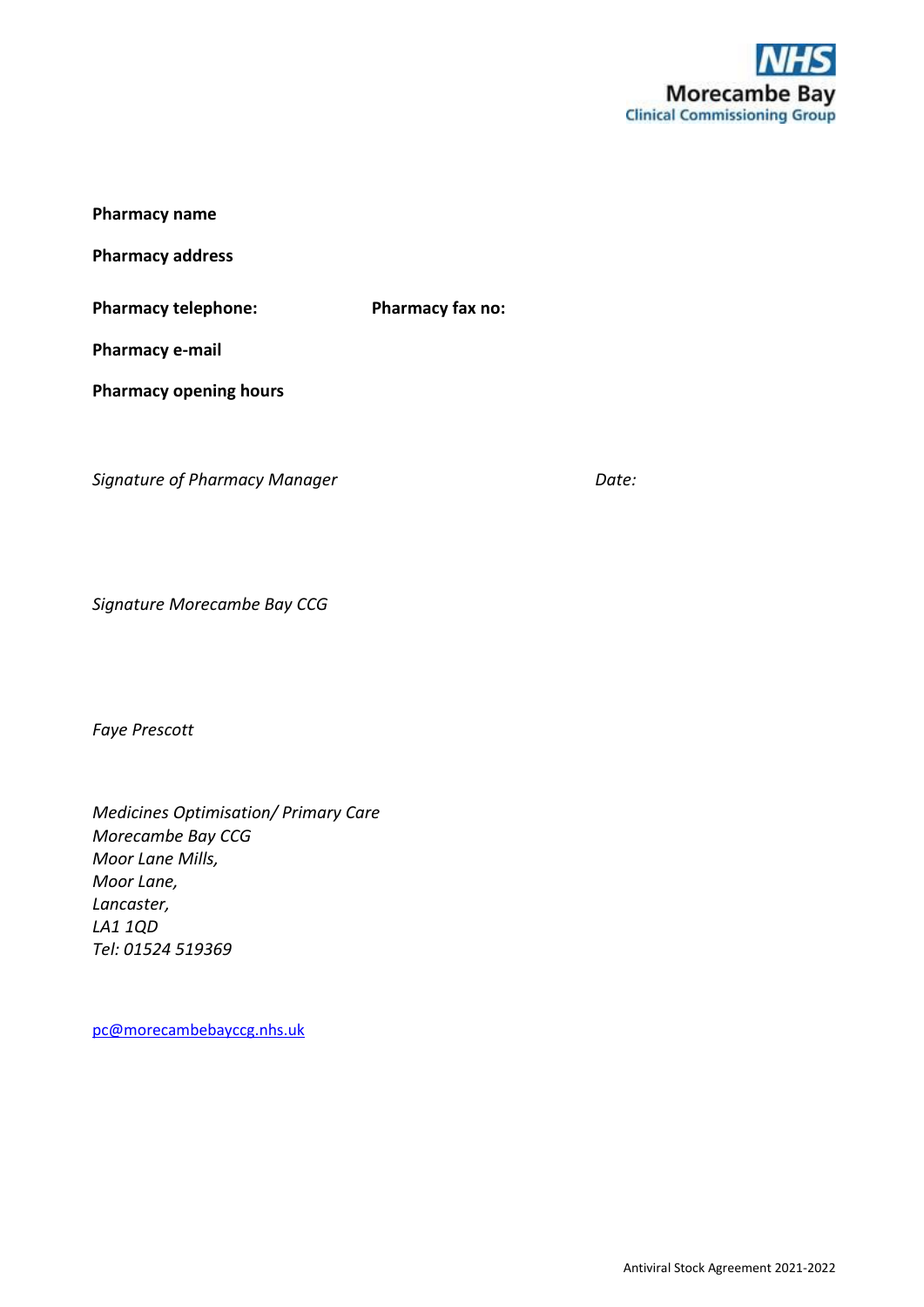

APPENDIX 1

#### **Appendix 1**

# **Community Pharmacy Antivirals Stock List**

| Drug and strength | Quantity | <b>Batch Number</b> | <b>Expiry date</b> | Cost |
|-------------------|----------|---------------------|--------------------|------|
|                   |          |                     |                    |      |
|                   |          |                     |                    |      |
|                   |          |                     |                    |      |
|                   |          |                     |                    |      |
|                   |          |                     |                    |      |
|                   |          |                     |                    |      |
|                   |          |                     |                    |      |
|                   |          |                     |                    |      |

Pharmacy Name:

Date:

*Please submit a copy of this document to* [pc@morecambebayccg.nhs.uk](mailto:pc@morecambebayccg.nhs.uk)